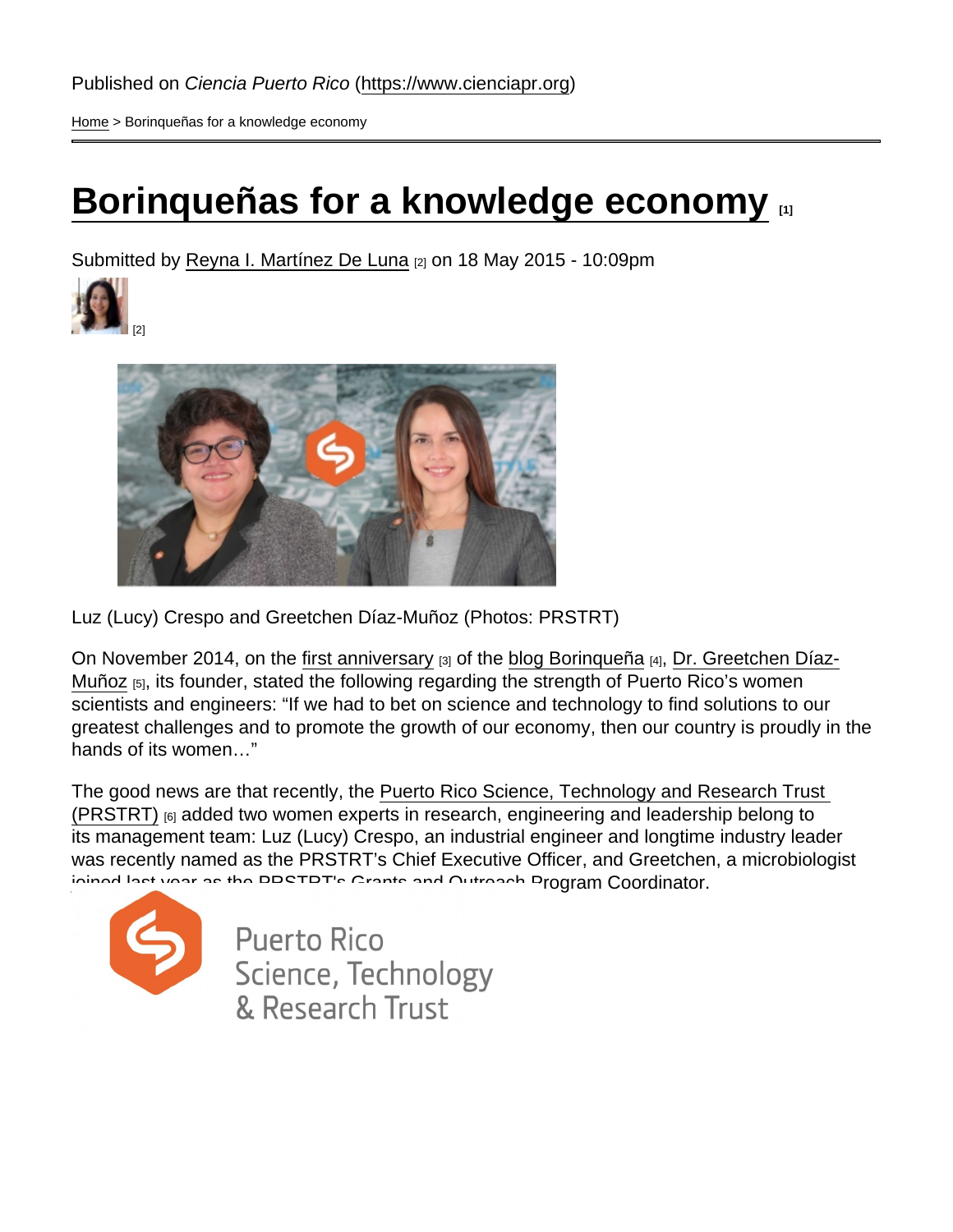Lucy Crespo worked at Hewlett Packard in Aguadilla, Puerto

Rico for 31 years. Before becoming the Trust's CEO, Lucy was the General Manager of the Business Division. Crespo brings with her a successful career in industry and was the first female president of the [Puerto Rico Manufacturers Association](http://industrialespr.org/) [7].

Like many other Borinqueñas, Lucy attended Puerto Rico's public school system. She completed a bachelor's in Industrial Engineering at the University of Puerto Rico at Mayagüez, and then attended the Kellogg Management Graduate School at Northwestern University where she specialized in Executive Development.

"The people close to me know that I am very committed to improving Puerto Rico's competitiveness on a global scale and contributing to transform its economy. This commitment is what inspired me to accept the PRSTRT's leadership. I accepted this responsibility with humbleness and with a solid commitment to integrate and coordinate efforts between the public, private and academic sectors through a shared agenda that can accelerate Puerto Rico's economic transformation in science, technology and innovation" states Lucy.

Before Lucy's arrival, Dr. Greetchen Díaz Muñoz, our founding Borinqueña and a member of Ciencia Puerto Rico's leadership since 2008, joined the PRSTRT team. Greetchen who was the first scientist in the PRSTRT Management team, has a bachelor and master's degree in biology from the University of Puerto Rico Mayagüez and a doctorate in Molecular, Cellular and Developmental Biology from The Ohio State University. Upon completing her postdoctoral training at the University of Nebraska, she returned to Puerto Rico, after almost eight years away.

After exploring different opportunities and follwing a brief period as a volunteer teacher at the [Ariel Massol Deyá La Olimpia Forest School](http://www.cienciapr.org/en/monthly-story/forest-our-greatest-teacher) [8], Greetchen joined the PRSTRT team. "My volunteer work with Ciencia Puerto Rico and Casa Pueblo allowed me to contribute very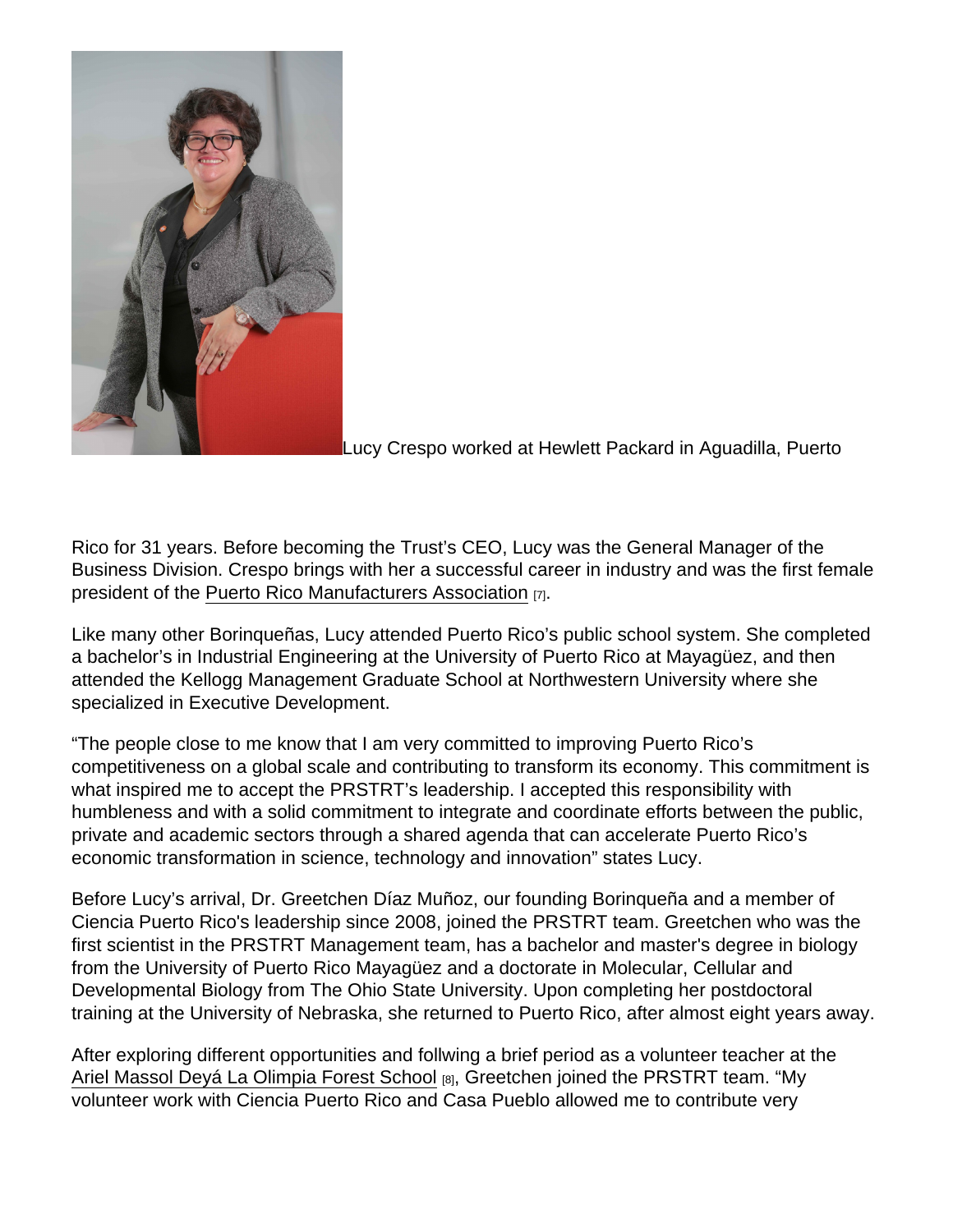innovative and important projects for Puerto Rico while simultaneously increasing my professional development. It was those experiences, along with my academic training, that opened the doors for me to lead a project of great breadth in the PRSTRT. I feel very fortunate being part of this great team and of its projects that will impact the country."

## **Propelling new initiatives**

The PRSTRT is the main entity in Puerto Rico responsible for promoting economic development through science and innovation. Its mission is also to define and implement public policy in science, technology and research in Puerto Rico. Starting this year, these tasks will be led by a successful woman.

"Lucy is respected as a professional by people from all science, technology and ideology sectors. Part of what Lucy has begun to do is unifying all of those sectors to make sure that Puerto Rico has a true knowledge economy. My experience working with her has been extraordinary", says lawyer Iván Ríos Mena, Chief Operating Officer at the PRSTRT.

Lucy Crespo has a very clear agenda of the objectives she will pursue with her team. First, she will promote science, technology and innovation policy and measure progress with indicators of global competitiveness. Second, she will boost science policy to foster the creation of intellectual capital, commercialization and technology transfer. Third, she will encourage scientific talent development, including the attraction and retention of talent from all parts of the world. Fourth, she aims to expedite the development of the science district as a research and multidisciplinary



ed worldwide. Lastly, Lucy looks to promote an entrepreneurial and technology assets that develops, incubates and feeds new  $s$ sses in their initial phases.

To exert its vision as an agent of socioeconomic change, the

PRSTRT recently launched several core initiatives. For example, in the area of science and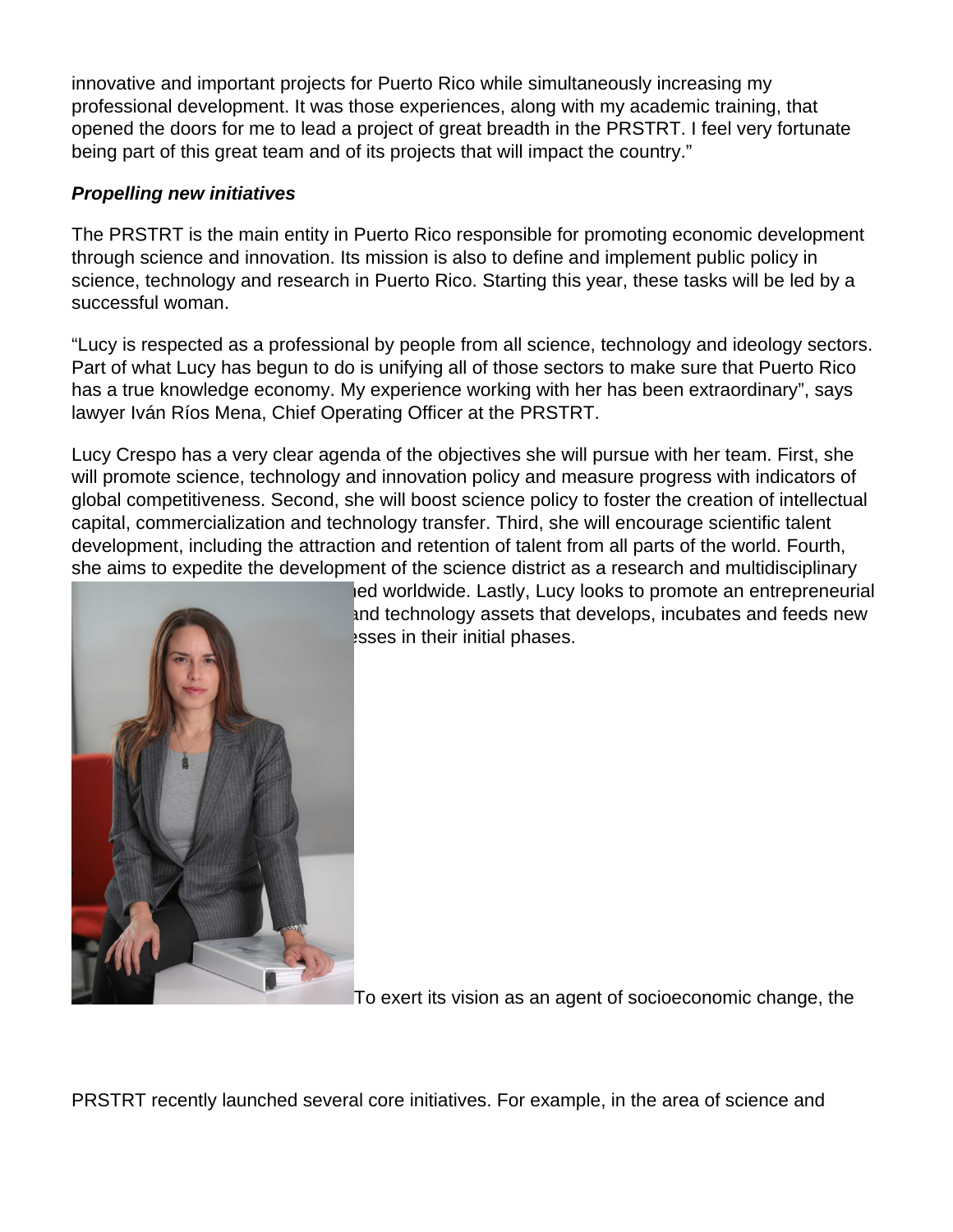research, the PRSTRT allocated a total of \$4.7 million to create the [first local](http://prsciencetrust.org/projects/fy2014-15-01-introduction/) [9] and competitive grants program for scientists and entrepreneurs. This program supports a great variety of projects that range from basic research to technology development for commercialization. The program received 234 letters of intention, exceeding all expectations. The [first twelve awards](http://prsciencetrust.org/first-grants-awarded-in-puerto-rico-to-researchers-for-the-development-of-12-scientific-projects/) [10] were publicly announced this past April 21<sup>st</sup>, a historic event in Puerto Rican science. This PRSTRT grants program is spearheaded by Greetchen, and it is part of a greater initiative that includes other types of grants.

"Greetchen has added great value to the PRSTRT. As a scientist she has been able to work with her colleagues very effectively. While coordinating our grants program, one of our most important initiatives, she has managed to put together an impressive team of reviewers and consultants, and implement a competitive and transparent process. She has also allowed us to communicate with many communities that are essential for the PRSTRT to do its job" add Ríos Mena.

### A boost to female leadership

[According to the census of 2010](http://caribbeanbusinesspr.com/prnt_ed/women-have-made-big-strides-in-puerto-rico-workplace-8859.html)  $_{[11]}$ , women in Puerto Rico are still a minority at the administrative and executive levels. Although Puerto Rico graduates more women than men with bachelor's degrees in some science and engineering fields, there is still a long way to go in terms of leadership and management positions.

Crespo's appointment as the PRSTRT CEO and of Dr. Díaz Muñoz as the coordinator of its first grants program represent a great step for the country. These two appointments highlight that we have Borinqueñas in the science and technology sectors with great training and vision, ready to lead our knowledge and entrepreneurship economy. Lucy and Greetchen are also role models to the future generations of Borinqueñas.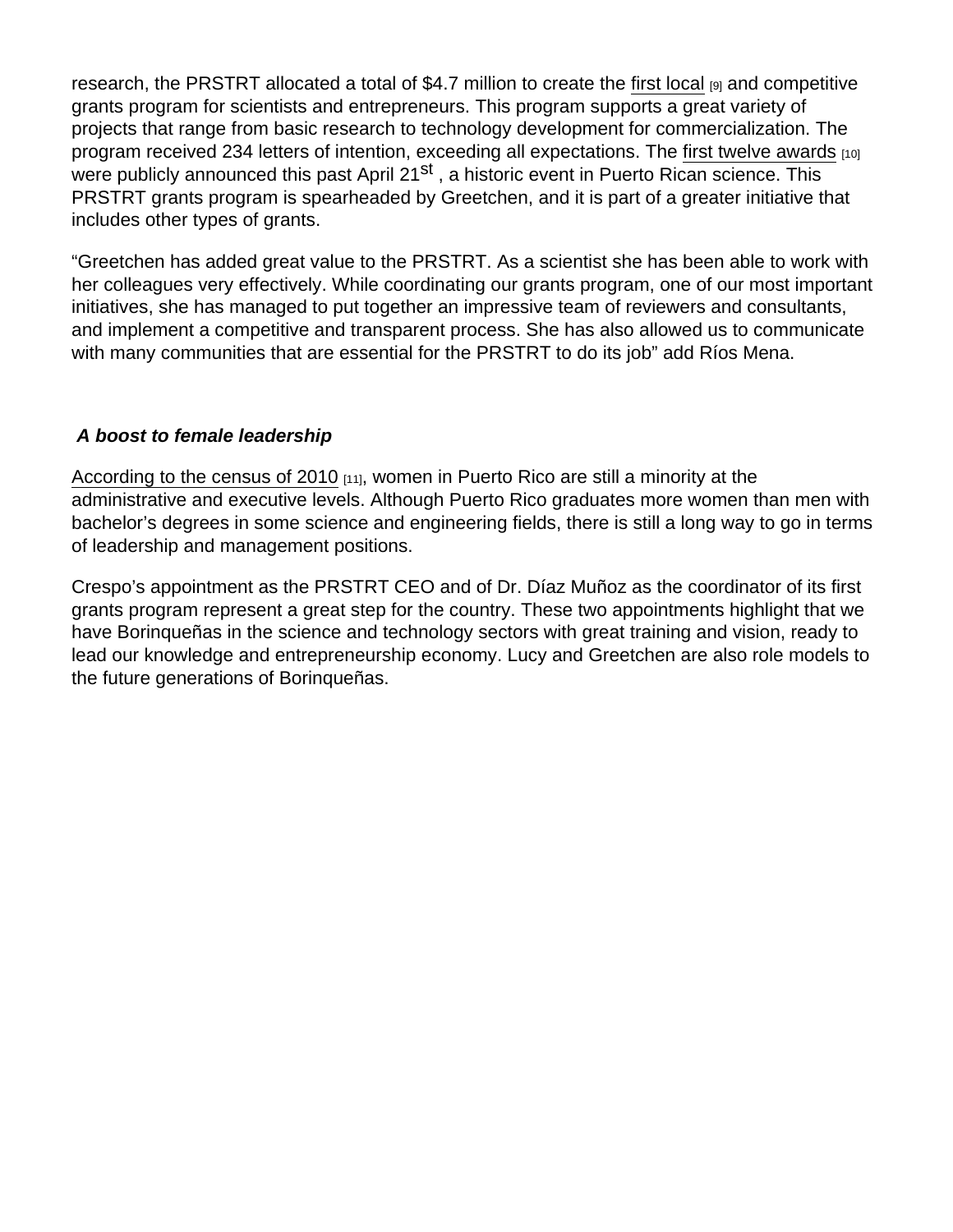Iván Ríos Mena, Lucy

# Crespo y members of the PRSTRT's board of trustees

With two Borinqueña leaders in the PRSTRT team, Puerto Rico has finally reached a point in history that is closer to reality; a reality in which women are recognized for the talent, expertise, and leadership that they can contribute to promote science, research and innovation in Puerto Rico.

Congratulations!

You can follow Reyna Martinez ( @remadel) on Twitter. Borinqueña emphasizes the contribution of Puerto Rican and Hispanic women in science and technology, and provides a space to discuss topics of interest and empowerment for women. In 'What's happening Borinqueña?' we share a variety of experiences and perspectives from women and men committed to promote equality for women in science. Use #Borinqueña to share this story. Do not forget to visit the Boringueña store  $\frac{1}{2}$ .

- Tags: **[Borinqueña](https://www.cienciapr.org/en/tags/borinquena?language=en)** [13]
	- $\bullet$  [que pasa borinqueña](https://www.cienciapr.org/en/tags/que-pasa-borinquena?language=en)  $[14]$
	- [mujeres en ciencia y tecnología](https://www.cienciapr.org/en/tags/mujeres-en-ciencia-y-tecnologia?language=en) [15]
	- [women in STEM](https://www.cienciapr.org/en/tags/women-stem?language=en) [16]
	- $\bullet$  [STEM](https://www.cienciapr.org/en/tags/stem?language=en) [17]
	- [women engineer](https://www.cienciapr.org/en/tags/women-engineer?language=en) [18]
	- [ingeniera](https://www.cienciapr.org/en/tags/ingeniera?language=en) [19]
	- **·** [liderazgo](https://www.cienciapr.org/en/tags/liderazgo?language=en) [20]
	- [leadership](https://www.cienciapr.org/en/tags/leadership?language=en) [21]